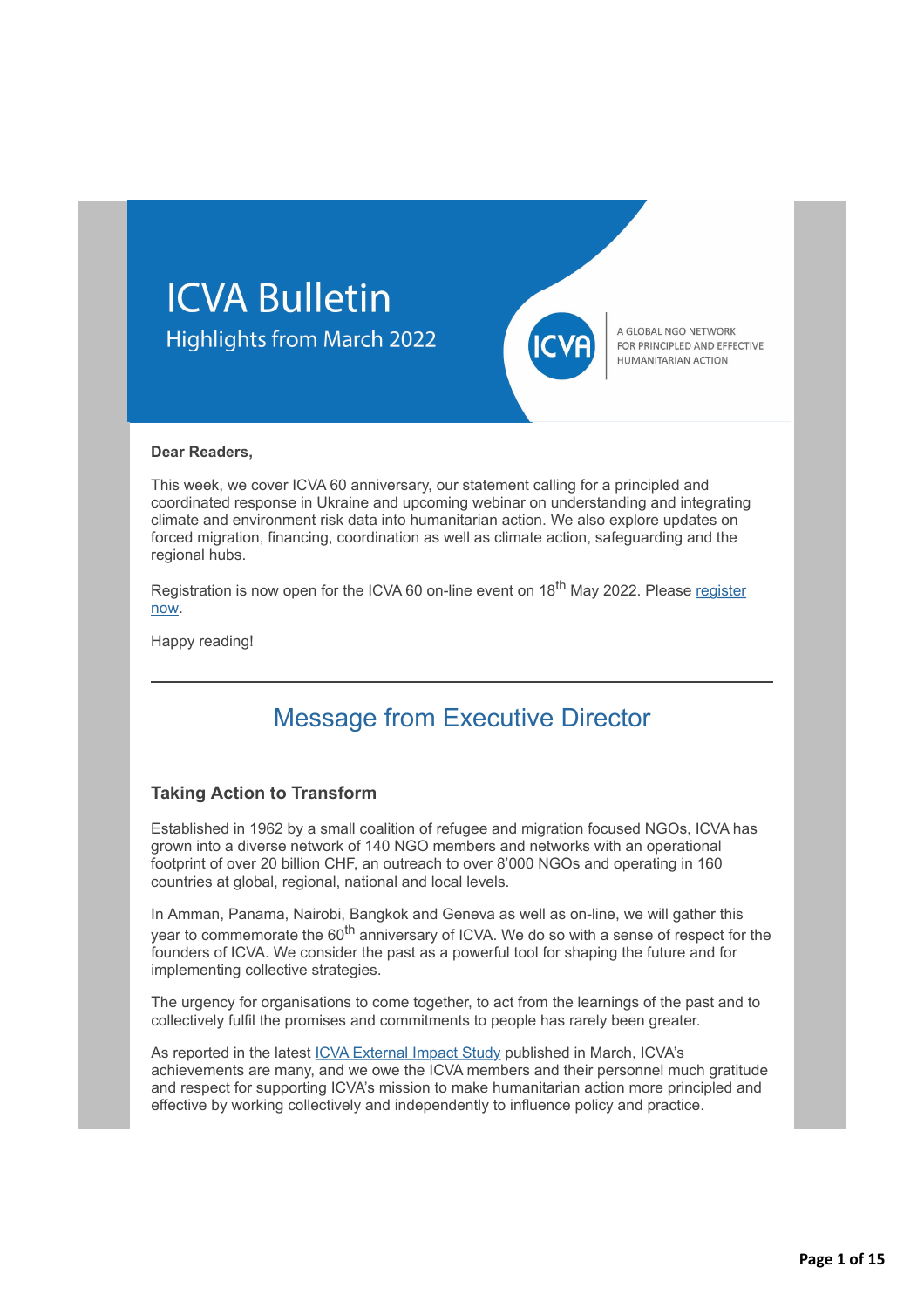However, as an NGO community, we have our moments of disappointment. Our world is not yet the world that our predecessors were discussing 60 years ago. It is afflicted by armed conflicts, growing inequality, climate change, pandemics, hunger, insecurity… People are forced to make dangerous journeys in search of refuge and safety. All this calls for greater action, for an increase of solidarity, influence, efficiency and collaboration rather than competition for limited resources, for our "egos and logos".

Therefore, **we will not « celebrate »**. We will recall, learn and show respect but, above all take action. Guided by the [ICVA2030, the strategy 2022-2030](http://icvanetwork.org/civicrm/?civiwp=CiviCRM&q=civicrm/mailing/url&u=18269&qid=990688) adopted by the ICVA General Assembly in May 2021, we have committed around five major transformations.

ICVA members' overwhelming concern relates to the respect and protection of humanitarian space. We will further support the effective, appropriate translation of principles into practice (Transformation n°1). We will accelerate addressing the impact of 'climate change' on humanitarian action (Transformation n°2). We will realise the full value of our diversity through being inclusive and fostering participation to ensure our relevance, legitimacy and impact as well as truly living our values (Transformation n°3). We will further develop being globally distributed and locally rooted (Transformation n°4). We believe that more lives would be saved and more opportunities for promising futures made possible with better cooperation. We will reinforce our proactive engagement in agile collaborative partnerships (Transformation n°5).

Our commemoration is for ICVA's history to instill a sense of identity and purpose and reinforce the ICVA 2030 ambitions that will hopefully resonate.

**Ignacio Packer Executive Director | ICVA**



Registration is now open for the ICVA 60 on-line event on Wednesday 18 May 3:00 pm - 4:30 pm CEST. Don't miss the opportunity to hear about our 6 decades journey and how through the ICVA 2030 strategy we are looking to transform the ICVA network to the future. We invite you to [register now](http://icvanetwork.org/civicrm/?civiwp=CiviCRM&q=civicrm/mailing/url&u=18270&qid=990688) and join us.

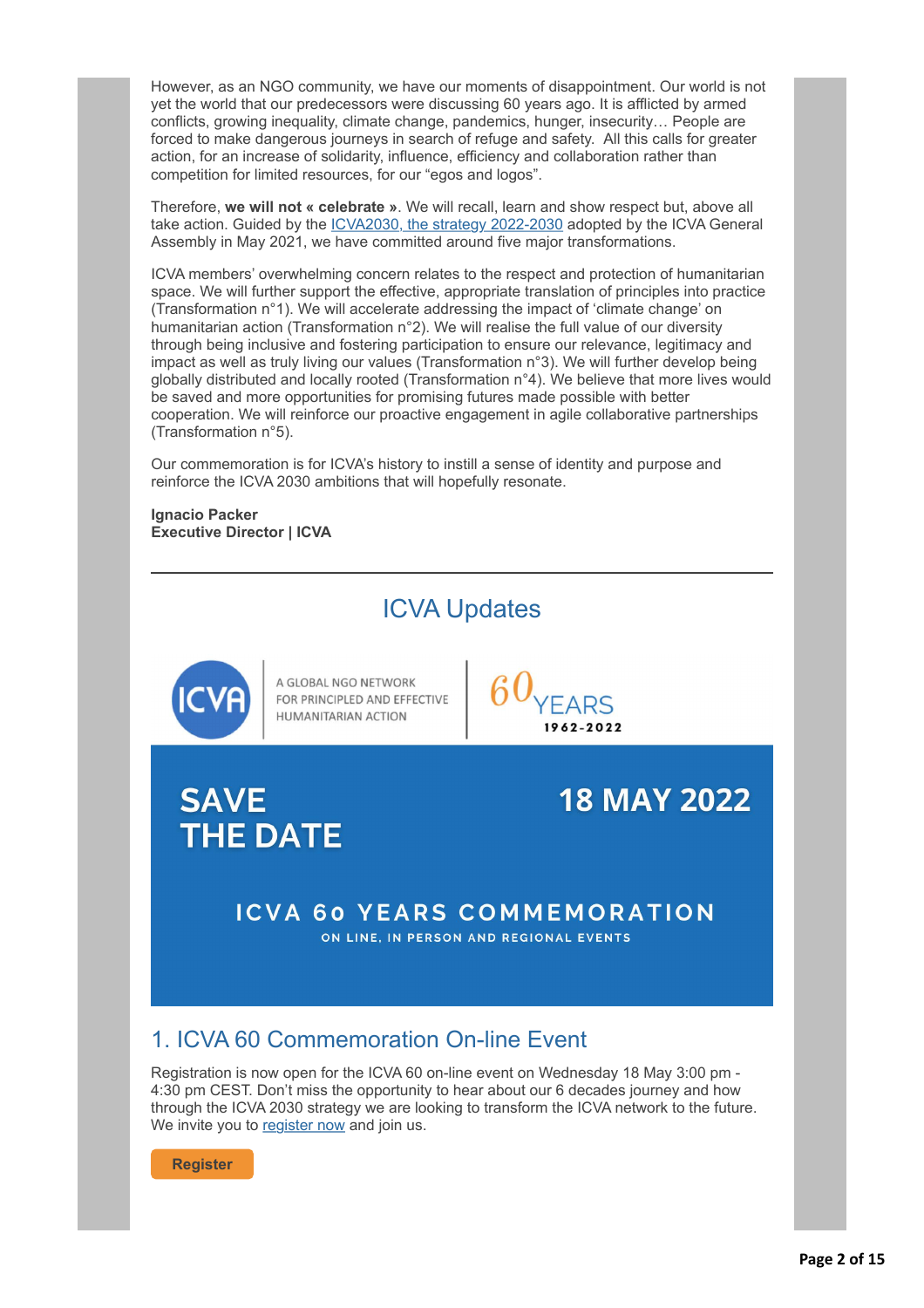## **2. ICVA Statements on the Ukrainian Humanitarian Crisis and Afghanistan**

In light of the evolving humanitarian crisis in Ukraine, ICVA released a statement calling on the following:

- immediate cessation of hostilities, the protection of civilians, and adherence to international law.
- the respect and protection of humanitarian access and space.
- all humanitarian responders to engage in coordination mechanisms, to be inclusive and foster participation of local and national actors and prioritise accountability to affected populations.
- on governments to extend the same leadership and solidarity shown in response to Ukraine across all humanitarian crises globally.

Check out the [full statement](http://icvanetwork.org/civicrm/?civiwp=CiviCRM&q=civicrm/mailing/url&u=18271&qid=990688) and engagements on [Twitter](http://icvanetwork.org/civicrm/?civiwp=CiviCRM&q=civicrm/mailing/url&u=18272&qid=990688) and [LinkedIn](http://icvanetwork.org/civicrm/?civiwp=CiviCRM&q=civicrm/mailing/url&u=18273&qid=990688).

## Forced Migration

### **3. UN Secretary-General's Draft Action Agenda for Internal Displacement**

Following up on the 14 February meeting on the Draft UN Secretary-General's Action [Agenda on Internal Displacement, ICVA and InterAction finalised NGO written feedbac](http://icvanetwork.org/civicrm/?civiwp=CiviCRM&q=civicrm/mailing/url&u=18274&qid=990688)k based on contributions from both networks' membership. The feedback has been shared with the follow-up team to the UN Secretary-General's Action Agenda and is now available [here.](http://icvanetwork.org/civicrm/?civiwp=CiviCRM&q=civicrm/mailing/url&u=18275&qid=990688) A summary is also available in this joint [blog](http://icvanetwork.org/civicrm/?civiwp=CiviCRM&q=civicrm/mailing/url&u=18276&qid=990688). It intends to help further strengthen the proposed mechanisms, particularly by suggesting ways to reinforce NGO contributions and the whole-of-society approach. It also comments on some of the High-Level Panel's proposals that are not reflected in the draft Action Agenda. Both networks will remain attentive to the finalisation and implementation of the Action Agenda.

### **4. Forced Migration Review (FMR): Climate Crisis and Displacement**

The latest [FMR issue is now online](http://icvanetwork.org/civicrm/?civiwp=CiviCRM&q=civicrm/mailing/url&u=18277&qid=990688) and includes a major feature on 'Climate crisis and displacement: from commitment to action.' Authors examine how high-level policy commitments can be translated into concrete action in order to address the impacts of the climate crisis on human mobility. This issue includes articles written by several ICVA members and an analysis by the [ICVA Head of Forced Migration, Dr. Jerome Elie,](http://icvanetwork.org/civicrm/?civiwp=CiviCRM&q=civicrm/mailing/url&u=18278&qid=990688) of how climate change was addressed by the [High-Level Panel on Internal Displacement](http://icvanetwork.org/civicrm/?civiwp=CiviCRM&q=civicrm/mailing/url&u=18279&qid=990688) and the ongoing process to develop the UN Secretary-General's Action Agenda on Internal Displacement.

## **5. UNHCR 83rd Standing Committee**

ICVA coordinated the drafting of NGO collective statements delivered at UNHCR's 83rd [Standing Committee \(8-10 March\) with regional updates on Africa, the Americas, Asia a](http://icvanetwork.org/civicrm/?civiwp=CiviCRM&q=civicrm/mailing/url&u=18280&qid=990688)nd the Pacific, Europe and the Middle East and North Africa. Thanks to the NGO inputs provided, the statements comprised several recommendations to UNHCR and Member States on protection and durable solutions for forcibly displaced population and stateless communities in all regions. The [Statement on Europe](http://icvanetwork.org/civicrm/?civiwp=CiviCRM&q=civicrm/mailing/url&u=18281&qid=990688) particularly highlighted key NGO messages on the Ukraine situation.

#### **6. ExCom Conclusion on Mental Health and Psychosocial Support**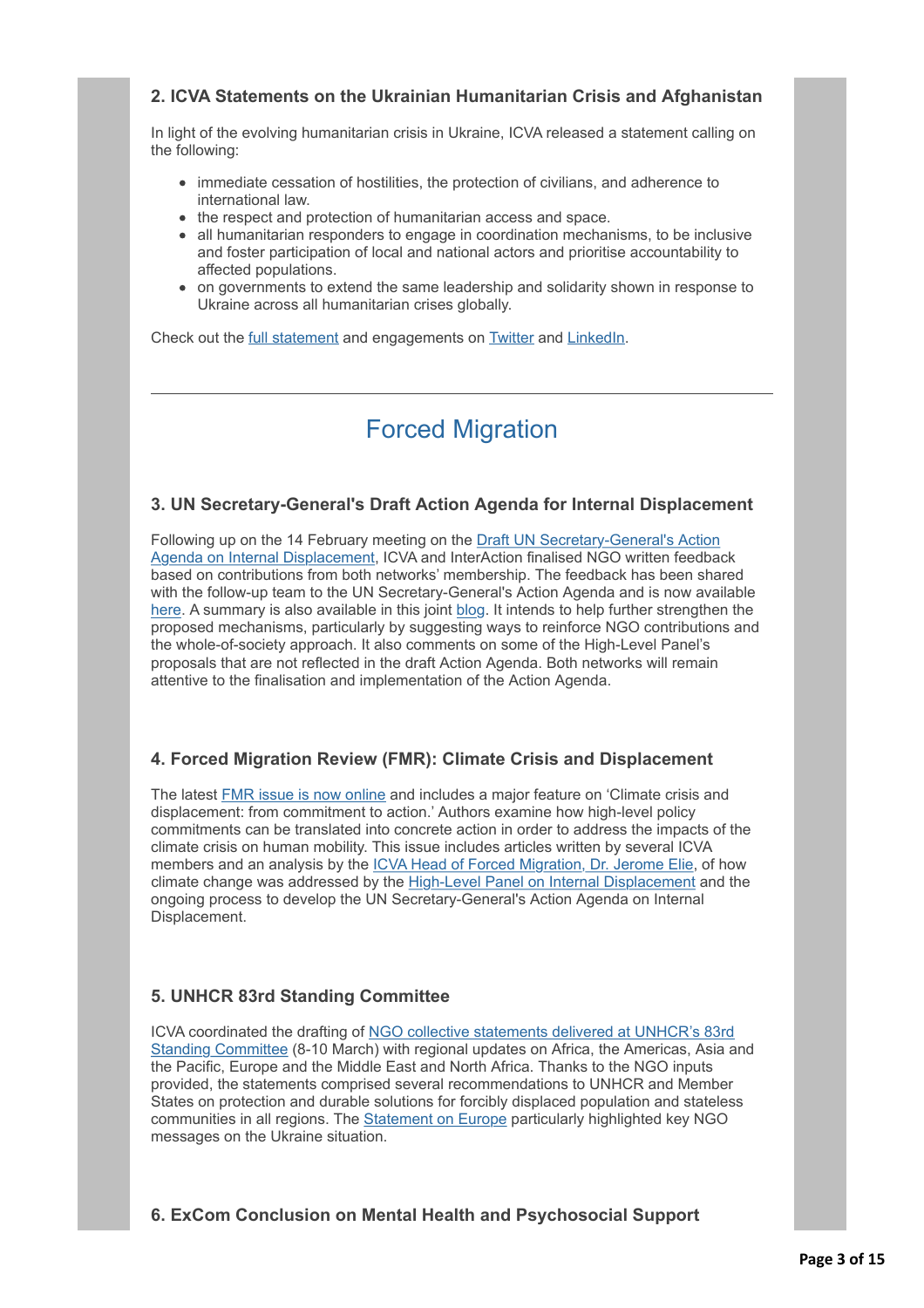On 24 March, ICVA organised a meeting between NGOs, UNHCR and the 2022 ExCom Rapporteur, Mr. Jorge González Mayagoitia (Mexico) on this year's Executive Committee's Conclusion on International Protection focused on Mental Health and Psychosocial Support (MHPSS). The meeting was an opportunity for the ExCom Rapporteur, Ms. Madeline Garlick, Chief, Protection Policy and Legal Advice, Division of International Protection and Mr. Pieter Ventevogel, Senior Mental Health and Psychosocial Support Officer to present updates on the ongoing process. NGOs provided comments on priorities and recommendations on MHPSS, particularly on the need for significant additional funding to host countries, gender rights, and the implementation of policies and guidelines. [ExCom Conclusions](http://icvanetwork.org/civicrm/?civiwp=CiviCRM&q=civicrm/mailing/url&u=18282&qid=990688) are adopted each year by consensus. Although not formally binding, they are relevant to the interpretation of the international protection regime. In 2022, the ExCom Conclusion focused [on international protection and durable solutions in the context of a public health emergency.](http://icvanetwork.org/civicrm/?civiwp=CiviCRM&q=civicrm/mailing/url&u=18283&qid=990688) ICVA's work with NGOs on the ExCom Conclusion will continue throughout 2023.

• For more information, please contact: [jerome.elie@icvanetwork.org](http://icvanetwork.org/civicrm/?civiwp=CiviCRM&q=civicrm/mailing/url&u=18284&qid=990688) and [loise.dairocheteau@icvanetwork.org](http://icvanetwork.org/civicrm/?civiwp=CiviCRM&q=civicrm/mailing/url&u=18285&qid=990688)

## **7. Migrants in Vulnerable Situation**

#### **International Migration Review Forum** (**IMRF) 2022 Website now Open**

The [website](http://icvanetwork.org/civicrm/?civiwp=CiviCRM&q=civicrm/mailing/url&u=18286&qid=990688) provides information on the agenda, resources, registration and the programme. Application for side events during the forum is now open until 8 April 2022. There will be a total of 20 side events that will provide an opportunity to discuss good practices, challenges and recommendations to further the implementation of the Global Compact for safe, orderly and regular migration.



#### **Repository of Practices**

Now live, the [Repository of Practices](http://icvanetwork.org/civicrm/?civiwp=CiviCRM&q=civicrm/mailing/url&u=18287&qid=990688) showcases replicable practices to inspire those working to implement the Global Compact for Migration from global, national, regional and local levels. Over 100 practices have been submitted so far, with new practices published on a regular basis, once endorsed through the peer review process.



## **8. Grand Bargain 2.0 Implementation**

The Quality Funding Caucus formally launched on 11 March with an initial focus on improvements to multi-year flexible humanitarian funding. Although the Grand Bargain caucuses are intended to be closed groups with a small group of signatories focused on resolving specific political issues, the results of caucus discussions are typically relevant to a larger range of signatories. Progress of the caucus and any relevant requests for inputs in the dialogue will be shared through the ICVA [Humanitarian finance Working Group.](http://icvanetwork.org/civicrm/?civiwp=CiviCRM&q=civicrm/mailing/url&u=18288&qid=990688) Details of the concept for the quality Funding Caucus are available on the Grand Bargain website [here.](http://icvanetwork.org/civicrm/?civiwp=CiviCRM&q=civicrm/mailing/url&u=18289&qid=990688)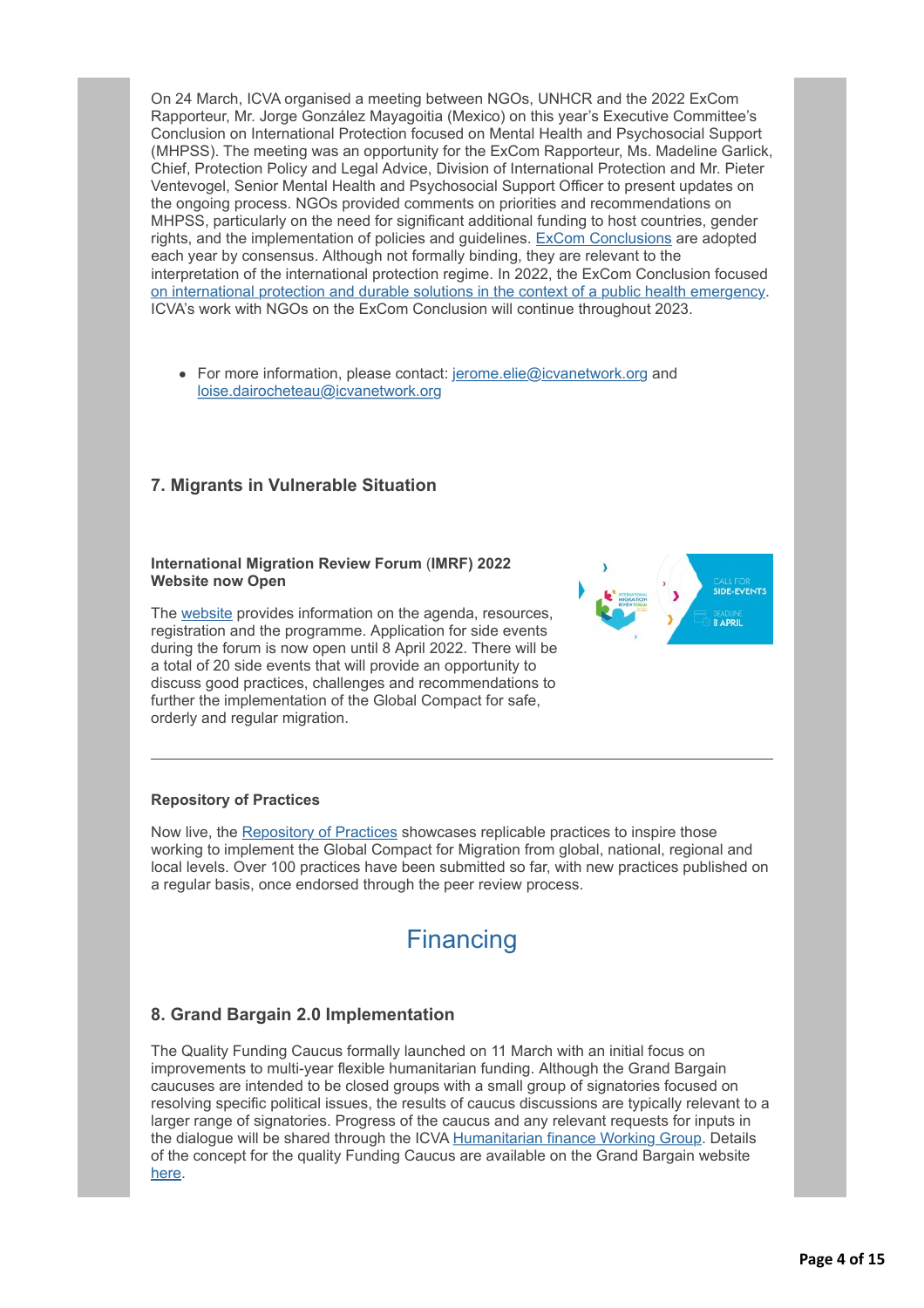A new Grand Bargain [bi-monthly newsletter](http://icvanetwork.org/civicrm/?civiwp=CiviCRM&q=civicrm/mailing/url&u=18290&qid=990688) was also released by the Secretariat at the end of March, with detailed updates on implementation of Grand Bargain 2.0.

• For more information contact [jeremyrempel@icvanetwork.org.](http://icvanetwork.org/civicrm/?civiwp=CiviCRM&q=civicrm/mailing/url&u=18291&qid=990688)

## **9. Cash Programming Coordination**

The recommendations passed to the IASC by the Grand Bargain Cash Caucus for a standard cash programming coordination structure were officially endorsed by the IASC OPAG in March. This new model will provide a standardised structure for cash coordination at both the global and country levels. A transition period will be required for existing Cash Working Groups to be aligned with the new model, and relevant updates will continue to be provided through both the ICVA Humanitarian Finance and Coordination Working Groups as appropriate. Details of the endorsed model can be found on the IASC website [here.](http://icvanetwork.org/civicrm/?civiwp=CiviCRM&q=civicrm/mailing/url&u=18292&qid=990688)

#### **10. OCHA Country Based Pooled Funds**

The final round of revisions of the CBPF Global Guidelines was completed by the Pooled Fund Working Group in March. These new guidelines should be finalised in the coming days and will be shared with ICVA members once complete. A discussion between OCHA and the members of the OCHA NGO Dialogue Platform is scheduled for early April. Once the revisions to the Global Guidelines are completed there will be a process to ensure that the operating manuals for the individual pooled funds are aligned as needed.

OCHA also announced during the March Pooled Fund Working Group meeting that the Ukraine Humanitarian Fund will see a significant scale up in 2022. More than \$100 million has now been pledged by donors for the fund, up from just over \$10 million in 2021. This new funding will be channelled through a combination of local and international NGOs as well as the Red Cross and UN agencies. Stay tuned for more details through the ICVA Humanitarian Finance Working Group.

## **11. CERF COVID-19 NGO Allocation Review**

An [independent review of the CERF Covid19 NGO allocation](http://icvanetwork.org/civicrm/?civiwp=CiviCRM&q=civicrm/mailing/url&u=18293&qid=990688) has now been completed. This special allocation was announced in June 2020 as part of the efforts to improve the speed of funding to frontline NGOs during COVID-19 response. Although CERF funding is not directly accessible by NGOs, this special allocation was arranged through IOM with a target of \$26 million to NGOs in 6 countries. The review provides a positive overall overview of the special allocation, with recommendations for consideration in any future allocation targeting NGO partners.

• For more information contact [jeremy.rempel@icvanetwork.org](http://icvanetwork.org/civicrm/?civiwp=CiviCRM&q=civicrm/mailing/url&u=18291&qid=990688)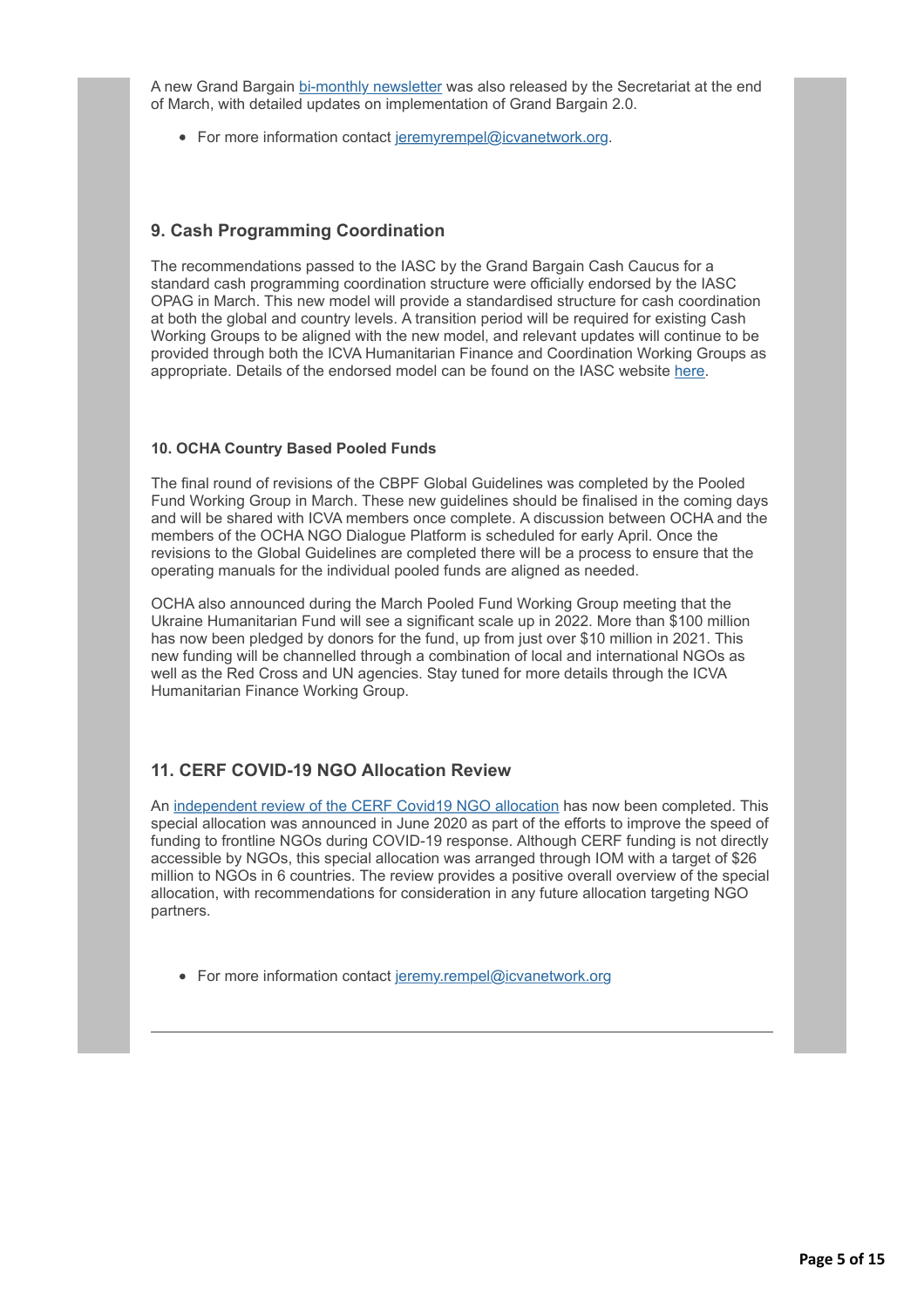## **12. Coordination Support for the Ukraine Crisis Response**

A priority focus for ICVA in March has been support to coordination for the Scale Up of the response to escalating conflict in Ukraine. ICVA contributed to multiple Principals and EDG discussions on the response, established an active working group with over 100 members, and has participated actively in the Geneva Based Operations Cell for the response and other coordination groups to support proactive information flow and analysis for NGOs. To support the initial stages of NGO coordination and information management for the response, Zofia Okueniewska joined us on secondment from Save the Children, initially embedded in the Geneva Operations Cell and subsequently for two weeks in Poland engaging with various coordination mechanisms being established in Poland and Ukraine. During this month a recruitment process was conducted, and we are pleased to welcome Martin Chatelet to the ICVA team, on a 3-month contract to support the next phase of NGO Coordination for the response. Martin brings extensive experience in NGO coordination in some very complex settings and we look forward to his support and leadership in strategising how to establish an effective NGO coordination mechanism for the response, given the unique requirements of the situation in Ukraine, particularly at sub-national level. Recognizing the importance of understanding and engaging with local and national Ukrainian CSO/NGO actors in the response, ICVA has also entered into a partnership with the Ukraine NGO Resource Centre to provide information and analysis that will support the engagement and representation of local and national actors in the coordination of the response. The ICVA team has also provided support regarding NGO registration in Ukraine and neighbouring countries, advocacy for the response and addressed topics related to financing and cash coordination.

## **13. Briefings with Humanitarian Leadership**

ICVA hosted hybrid briefings (in-person at the ICVA office in Geneva and online) for members with three senior humanitarian leaders during March; Daniel Endres, Regional Humanitarian Coordinator for East Africa, Denise Brown, DSRSG/RC/HC for the Central African Republic and Suzanna Tkalec, Deputy HC for the Democratic Republic of the Congo. Discussions focused on the specific challenges of these contexts, how coordination can better support NGO action, financing mechanisms, and the key advocacy messages that could be amplified from global level in support of the responses.

## **14. Inter-Agency Standing Committee (IASC)**

#### **The IASC Principals**

IASC Principals reached consensus on the [cash coordination model](http://icvanetwork.org/civicrm/?civiwp=CiviCRM&q=civicrm/mailing/url&u=18294&qid=990688) as proposed by the Grand Bargain cash coordination caucus.

IASC Principals Ad Hoc Meetings on Ukraine were convened by the ERC on 4<sup>th</sup> March. 14<sup>th</sup> March and 23<sup>rd</sup> March. Follow-up actions include to immediately activate the IASC Humanitarian System-Wide Scale-Up Protocols (04/03); more clearly articulate the humanitarian needs and the responses of all IASC members and partners in Ukraine, as well as the secondary impacts of the crisis on other operations worldwide (14/03); and publicly communicate what humanitarian partners are seeking to do and what is being done to address the scale of needs (23/03).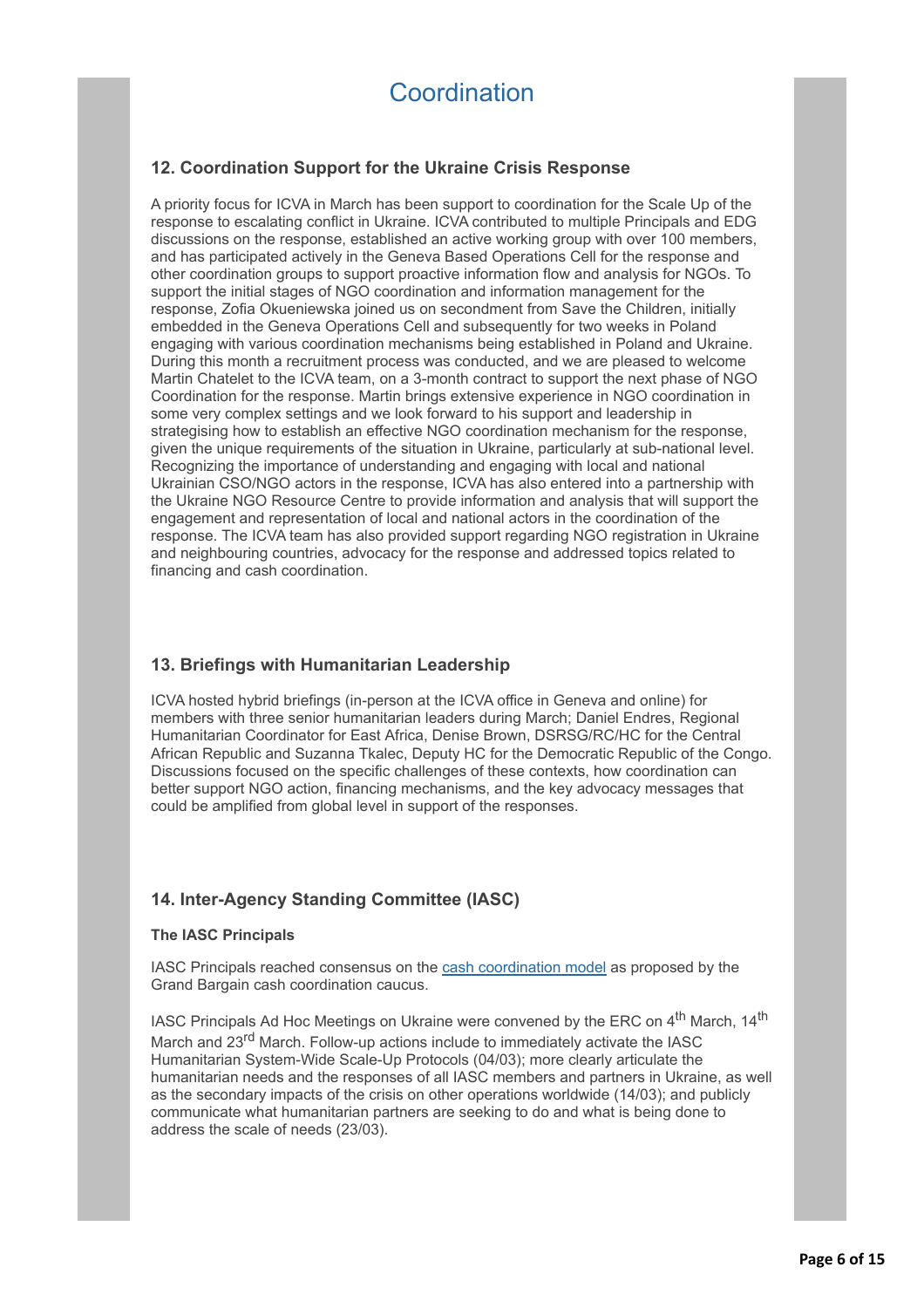#### **IASC Deputies Group**

IASC Deputies Group met on 28 March. The first topic on the agenda was the follow up to the external Review of the IASC's Approach to PSEAH. A draft PSEAH Strategy 2022-2026 was discussed, with some requests to sharpen the focus of the strategy, work on a clear workplan with roles and responsibilities as well as ensure that implementation is systematically monitored. It was decided to submit the Strategy to the IASC Principals for endorsement.

The second topic covered on the agenda regarded the Review of Humanitarian Response to Internal Displacement. The subject had been discussed also previously by the Deputies Group. Therefore, in this round of discussions, the Deputies Group decided to:

- endorse the concept note by ensuring a sharpened focus of the Review by prioritizing coordination, leadership and protection;
- build upon the model and lessons learnt of the Review of the implementation of the IASC Protection Policy; and
- support advocacy efforts with donors to fund the Review.

#### **IASC OPAG**

OPAG held two meetings in March. In the first meeting, OPAG members discussed and agreed on the new task forces' co-chairmanship as per below:

- Task Force 1: Centrality of Protection InterAction and UNHCR
- Task Force 2: Accountability to Affected People CHS Alliance, IFRC, and WFP
- Task Force 3: Preserving Humanitarian Space (BAI & COTER) NRC and OCHA
- Task Force 4: Humanitarian-Development Collaboration and its Linkages to Peace Oxfam and UNDP
- Task Force 5: Localization NEAR Network, Titi Foundation, and UNICEF

ICVA members are co-chairing on behalf of the collectivity and with the support of the Secretariat the TF 2, TF 3, TF 4 and TF 5.

The second meeting of OPAG focused on the Associated Entities and namely the Global Cluster Coordination Group, the Reference Group on Mental Health and Psychosocial Support, the Humanitarian Program Cycle Steering Group and the Reference Group on Gender and Humanitarian Action. OPAG decided to extend the term of all these IASC Associated Entities until December 2023, provided some guideline for their work in the future and set up a system of periodical feedback to OPAG.

#### **15. Address COVID-19 Vaccine Inequity in Humanitarian Settings**

On 2 March, ICVA hosted a meeting between members engaged in COVID-19 vaccine delivery and Ted Chaiban, Global Lead Coordinator for Covid-19 Vaccine Country Readiness and the Vaccine Delivery Partnership. The Vaccine Delivery Partnership is targeting 34 countries, including 17 humanitarian contexts: Afghanistan, Cameroon, CAR, Chad, DRC, Ethiopia, Haiti, Madagascar, Niger, Nigeria, Somalia, South Sudan, Sudan, Syria Arab Republic and Yemen. Countries were selected based on low vaccination coverage (10% or less, as of January 2022) and are off-track to reach 70% vaccination target by mid-year.

The Vaccine Delivery Partnership aims to ensure an effective global response to the COVID-19 pandemic, and support COVID-19 vaccine country readiness and delivery. This includes coordinating interagency efforts to forecast vaccine needs and provide financial and technical assistance to overcome bottlenecks in country-level implementation.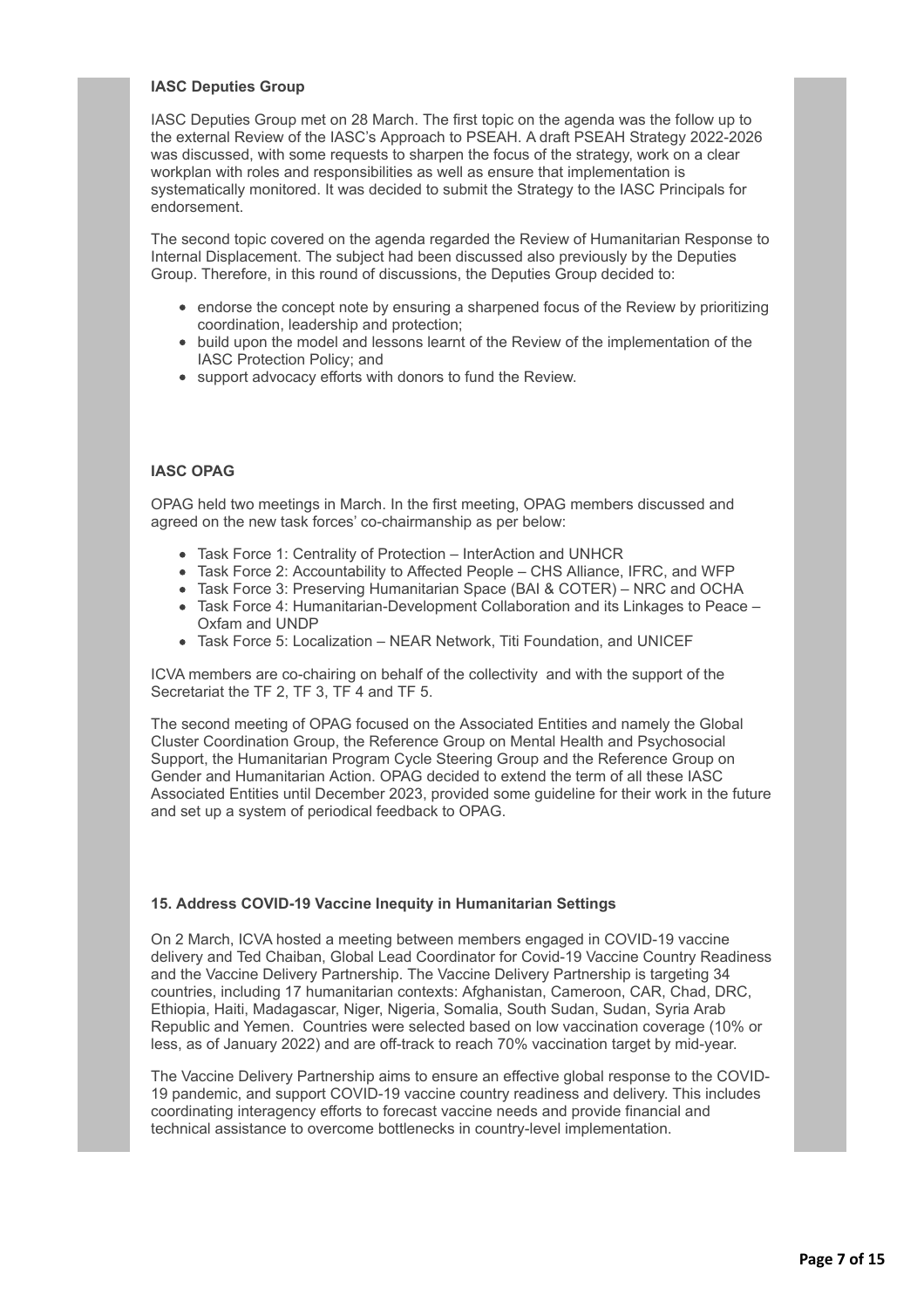The work intends to mobilise humanitarian agencies and NGOs and to bundle COVID-19 vaccination delivery with other humanitarian interventions. During the meeting, members discussed the importance of meaningfully engaging with NGOs and local CSOs, accountability to affected populations, delivery costs, a programmatic approach to vaccine delivery and ensuring existing humanitarian needs are prioritised and funding opportunities.

• For more information, contact [eileen.morrow@icvanetwork.org.](http://icvanetwork.org/civicrm/?civiwp=CiviCRM&q=civicrm/mailing/url&u=18295&qid=990688)

## Transforming our Network

## **16. Champion Principled Humanitarian Action**

#### **Humanitarian Access:**

ICVA hosted member in the first in a series of discussions on humanitarian access challenges and actions to addressing them in Yemen, Ukraine and Afghanistan. These meetings aim to connect members from local to global level to develop a shared understanding of the drivers and trends of access impediments, jointly agree actions and communications, and analyse the implications of various approaches to addressing access impediments on principled and effective humanitarian assistance.

ICVA also hosted a briefing from HERE Geneva on their [research findings](http://icvanetwork.org/civicrm/?civiwp=CiviCRM&q=civicrm/mailing/url&u=18297&qid=990688) on Principled Humanitarian Programming in Yemen. The project aimed to understand the challenges and decision-making processes related to humanitarian negotiations, access, and coordination that organisations pursue to uphold principled humanitarian action in Yemen.

For more information contact [coordination@icvanetwork.org.](http://icvanetwork.org/civicrm/?civiwp=CiviCRM&q=civicrm/mailing/url&u=18298&qid=990688)

#### **49th Regular Session of the Human Rights Council (28 February – 1 April 2022)**

The Council discussed the human rights situation in Afghanistan, Myanmar, Ethiopia, Libya, Venezuela, South Sudan, Sudan, Syrian Arab Republic, Ukraine, among many others. The [Council also addressed a wide range of human rights matters. Explore the various](http://icvanetwork.org/civicrm/?civiwp=CiviCRM&q=civicrm/mailing/url&u=18299&qid=990688) resolutions that were adopted, documents and proceedings.

• For more information see ICVA's [Civil Society Space](http://icvanetwork.org/civicrm/?civiwp=CiviCRM&q=civicrm/mailing/url&u=18300&qid=990688) webpage or contact: [nishanie.jayamaha@icvanetwork.org.](http://icvanetwork.org/civicrm/?civiwp=CiviCRM&q=civicrm/mailing/url&u=18301&qid=990688)

## **17. Address Impact of Climate Change on Humanitarian Action**

#### **Humanitarian Aid Donor's Declaration on Climate and Environment**

The [declaration](http://icvanetwork.org/civicrm/?civiwp=CiviCRM&q=civicrm/mailing/url&u=18302&qid=990688) was officially validated by the European Council at the last European Humanitarian Forum on 21-23 March 2022. The document promotes a humanitarian response system that prevents, prepares, anticipates and responds to climate and environment challenges. It complements the **Statement of Commitment on Climate by** [Humanitarian Organisations\(2020\), signed by 10 organisations, and the Climate and](http://icvanetwork.org/civicrm/?civiwp=CiviCRM&q=civicrm/mailing/url&u=18304&qid=990688) Environment Charter for Humanitarian Organisations (2021), now signed by over 220 organisations.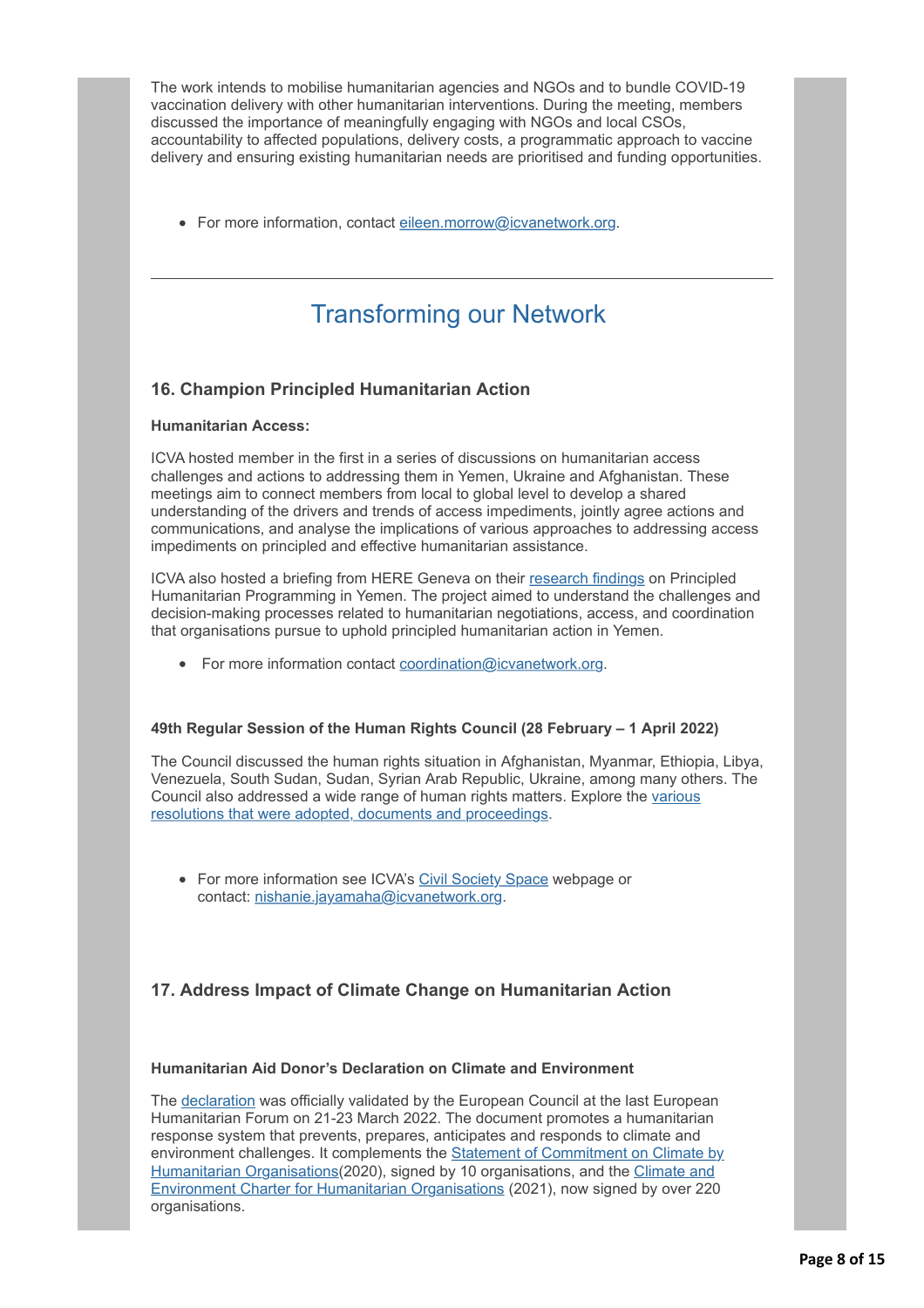

#### **Webinar: Understanding and Integrating Climate and Environment Risk Data in Humanitarian Action (28 April 2022)**

ICVA and PHAP are organising the 5<sup>th</sup> session of the Learning Series on Climate Change [and Humanitarian Action with a focus on Commitment #4 of the Climate and Environment](http://icvanetwork.org/civicrm/?civiwp=CiviCRM&q=civicrm/mailing/url&u=18306&qid=990688) Charter on **28thApril 14:00 – 16:00 CEST**. The commitment encourages organisations to better understand climate and environmental risks in order to calibrate responses adequately. The webinar aims to provide insights on:

- Why climate and environmental risk data important in humanitarian contexts
- The benefits of sharing data from metereological, agriculture, private sector and governmental sources to inform both humanitarian and developmental programmes
- How humanitarian actors access, use this data and analysis for planning and programming?

**[Book your seat now!](http://icvanetwork.org/civicrm/?civiwp=CiviCRM&q=civicrm/mailing/url&u=18307&qid=990688)**

## **18. Be Globally Distributed and Locally Rooted**

#### **Localisation**

Localisation is one of the transformation areas in ICVA 2030 strategy in which ICVA focuses on supporting the local actors through influencing the overall humanitarian architecture, and sometimes national architecture, in order to create an enabling environment and inclusive humanitarian leadership. ICVA is dedicated on strengthening the existing capacities of local actors so they can coordinate effectively and take the lead on different collective advocacy actions.

In a summary, ICVA in its approach and interventions focuses on: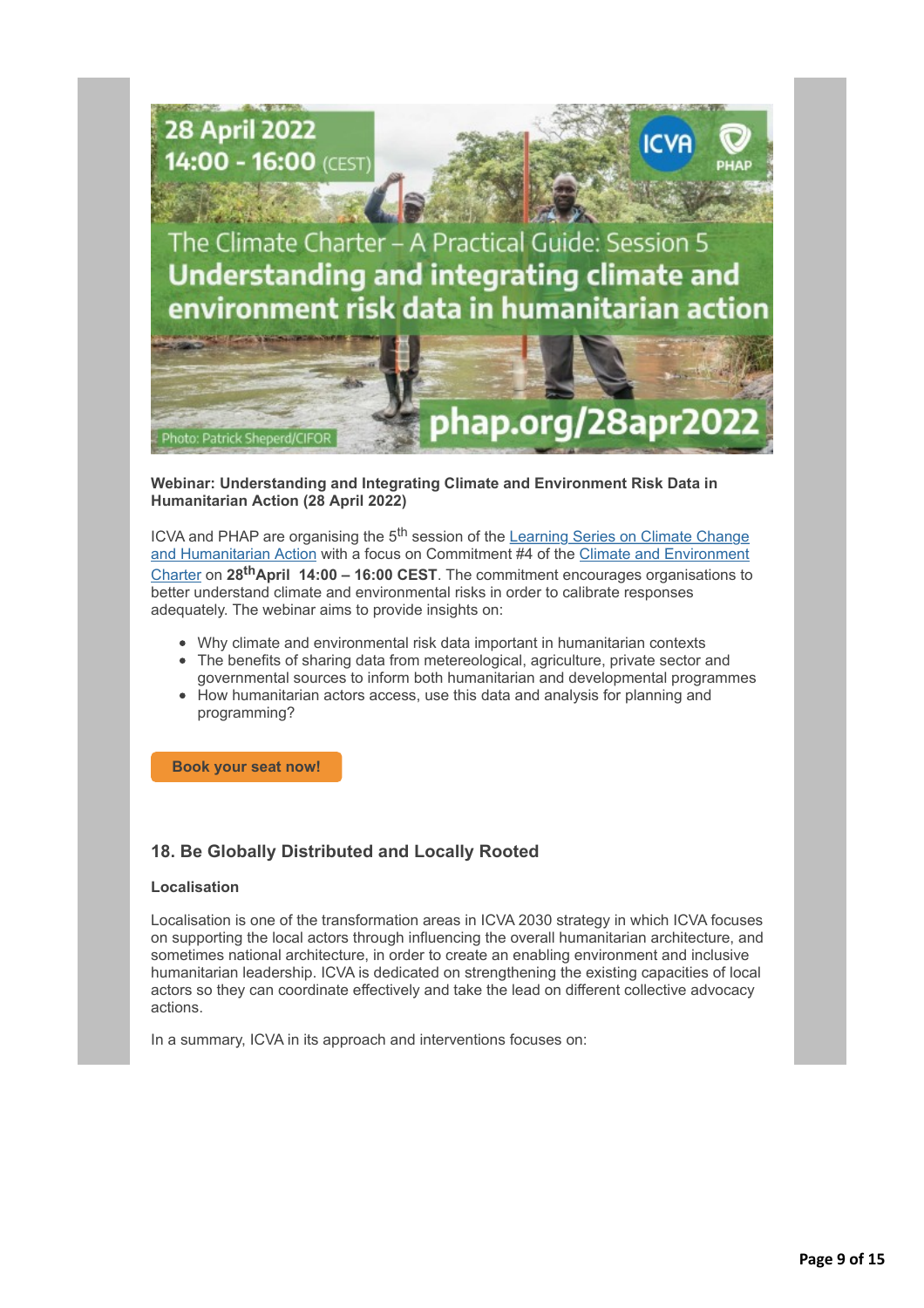- Enhancing the meaningful participation of local actors in the leadership, decisionmaking in the humanitarian coordination platforms.
- Increasing and supporting the existing capacities of local, national, and local NGO coalitions and responders with a focus on strengthening the leadership for local women-led NGOs and refugee-led initiatives.
- Collating and developing an evidence-based documentation and research that feed into a collective advocacy action, and serve as a reference for members in their advocacy and policy efforts
- Understanding better and working to reduce barriers that prevent local and national actors from advancing their leadership and humanitarian response growth. Focusing on improving the quality of partnership and working with NGO fora to support and complement their advocacy action.

Finally, the Localisation baselining initiatives are ongoing in Yemen, Uganda and Cameron to develop a localisaiton framework/baseline. This process is carried out by local actors and [INGOs in the selected countries and in collaboration with Humanitarian Advisory Group](http://icvanetwork.org/civicrm/?civiwp=CiviCRM&q=civicrm/mailing/url&u=18308&qid=990688) (HAG). The [Localisation Measurement Framework and Tools](http://icvanetwork.org/civicrm/?civiwp=CiviCRM&q=civicrm/mailing/url&u=18309&qid=990688) will be contextualised by incountry partners during this process providing an approach to measure progress on localization in a holistic way. The framework looks at localisation under seven interlinked priority areas: partnerships, leadership, coordination and complementarity, participation (accountability), policy influence and advocacy, capacity, and funding.

For more information on Localisation, please connect with [eman.ismail@icvanetwork.org](http://icvanetwork.org/civicrm/?civiwp=CiviCRM&q=civicrm/mailing/url&u=18310&qid=990688).

## **19. Be Diverse, Inclusive and Live our Values**

#### **Safeguarding**

#### **Launch of the Partnerships and PSEA Report**

On 16 March 2022, ICVA co-hosted with the Steering Committee for Humanitarian Response (SCHR) and Foreign, Commonwealth & Development Office a launch event for the Partnerships and PSEA report. The report is the result of an analysis of recent case studies and was commissioned from GCPS Consulting by SCHR and ICVA, with technical support from UNHCR. The report focuses on the important role played by partnerships in addressing [allegations of sexual exploitation and abuse \(SEA\) against aid workers. Read the full report](http://icvanetwork.org/civicrm/?civiwp=CiviCRM&q=civicrm/mailing/url&u=18312&qid=990688) and watch the launch event recording and presentation.

• For more information, contact [alon.plato@icvanetwork.org.](http://icvanetwork.org/civicrm/?civiwp=CiviCRM&q=civicrm/mailing/url&u=18313&qid=990688)

#### **Safeguarding in Humanitarian Emergency**

[The Resource and Support Hub \(RSH\) has created a dedicated webpage on Safeguarding](http://icvanetwork.org/civicrm/?civiwp=CiviCRM&q=civicrm/mailing/url&u=18314&qid=990688) in a humanitarian emergency that is useful to civil society organisations who are new to safeguarding and who have safeguarding experience. It has information and resources that are especially relevant or have been adapted for an emergency context.

#### **Virtual Training Opportunity: Safeguarding Matters**

RSH has developed a series of five [online training modules called Safeguarding Matters.](http://icvanetwork.org/civicrm/?civiwp=CiviCRM&q=civicrm/mailing/url&u=18315&qid=990688) These modules are FREE, interactive and use scenario-based learning to support organisations navigate safeguarding challenges and create safer work environments. Each module is accompanied by safeguarding notifications which provide additional learning prompts and provides a certificate of completion. Modules are available in English, French, Amharic, Swahili, Hausa, and Arabic.

#### **How Organisations of Persons with Disabilities are Keeping People Safe**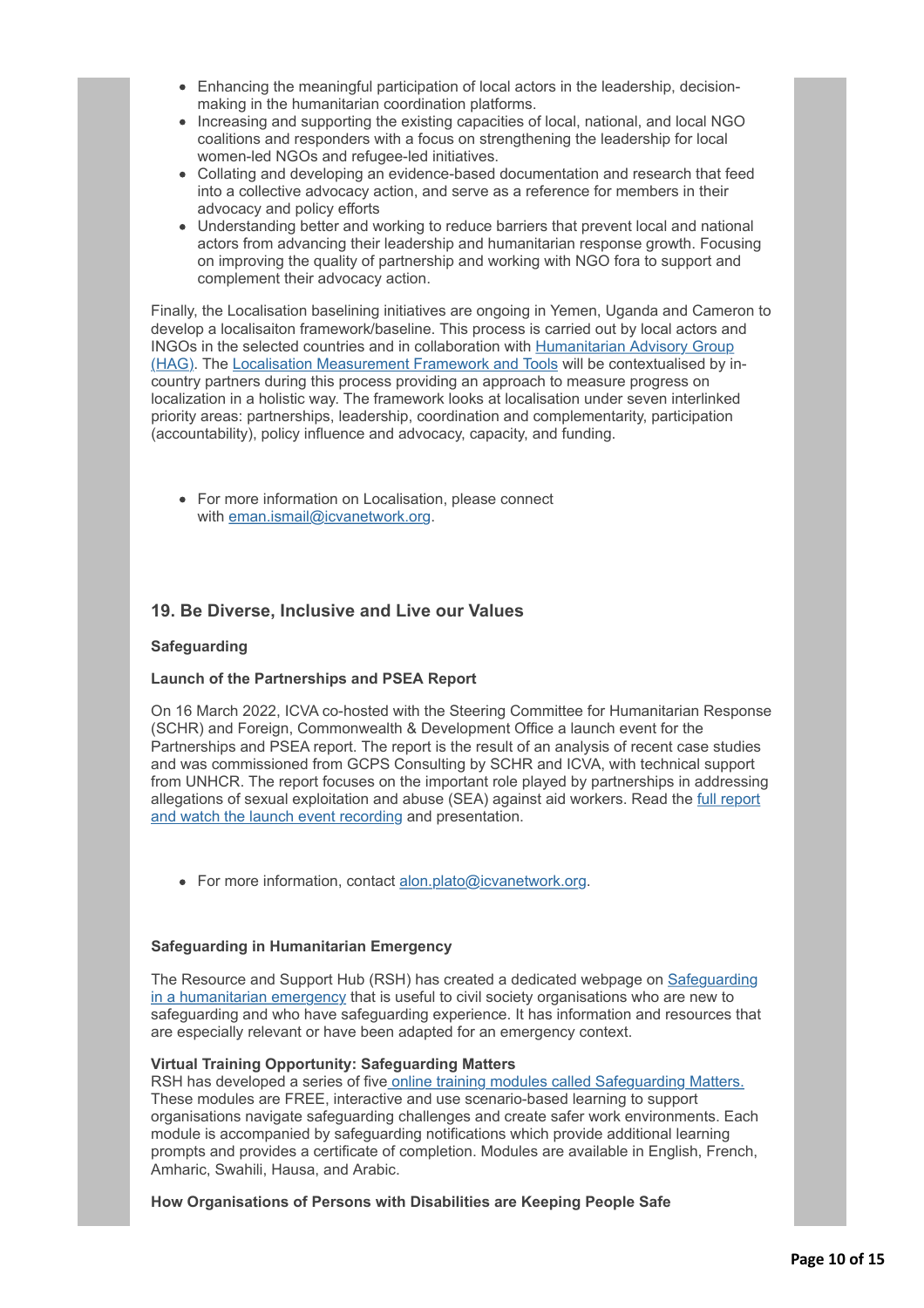RSH and The Joint National Association of Persons with Disabilities, Nigeria (JONAPWD) conducted research with organisations of persons with disability (OPDs) to understand how OPDs are keeping people safe, and what further support they need to strengthen their organisational approaches to safeguarding persons with disabilities. The research took place in 6 states and the Federal Capital Territory in Nigeria at the end of 2021 and involved 40 OPDs. Read the [full report](http://icvanetwork.org/civicrm/?civiwp=CiviCRM&q=civicrm/mailing/url&u=18316&qid=990688) and the executive summary and one-page summary.

#### **French and Swahili Hubs**

The RSH have hubs i[n French](http://icvanetwork.org/civicrm/?civiwp=CiviCRM&q=civicrm/mailing/url&u=18317&qid=990688) and [Swahili](http://icvanetwork.org/civicrm/?civiwp=CiviCRM&q=civicrm/mailing/url&u=18318&qid=990688) where you can find training and resources in those languages. If you would like to receive the latest news and be invited to upcoming events - [sign up for their newsletter.](http://icvanetwork.org/civicrm/?civiwp=CiviCRM&q=civicrm/mailing/url&u=18319&qid=990688)

• For more information, contact kriss.uvoga@icvanetwork.org.

## **20. Proactively Engage in Agile Collaborative Partnerships**



**European Humanitarian Forum (EHF)**

The EHF took place on 21 -23 March in Brussels. A number of ICVA members participated. Important moments for formal and informal meetings for ICVA Secretariat, represented by ICVA MENA Regional Representative and ICVA Executive Director. Eman Ismail, ICVA MENA Regional Representative participated as a panelist on the Kick off panel to share the feedback and recommendations that came from the INGOs and NNGOs during the Regional [EHF Consultations coorganised by ICVA. Eman also participated on the panel titled 'Aid](http://icvanetwork.org/civicrm/?civiwp=CiviCRM&q=civicrm/mailing/url&u=18322&qid=990688) under fire: protecting humanitarian actors and fighting'.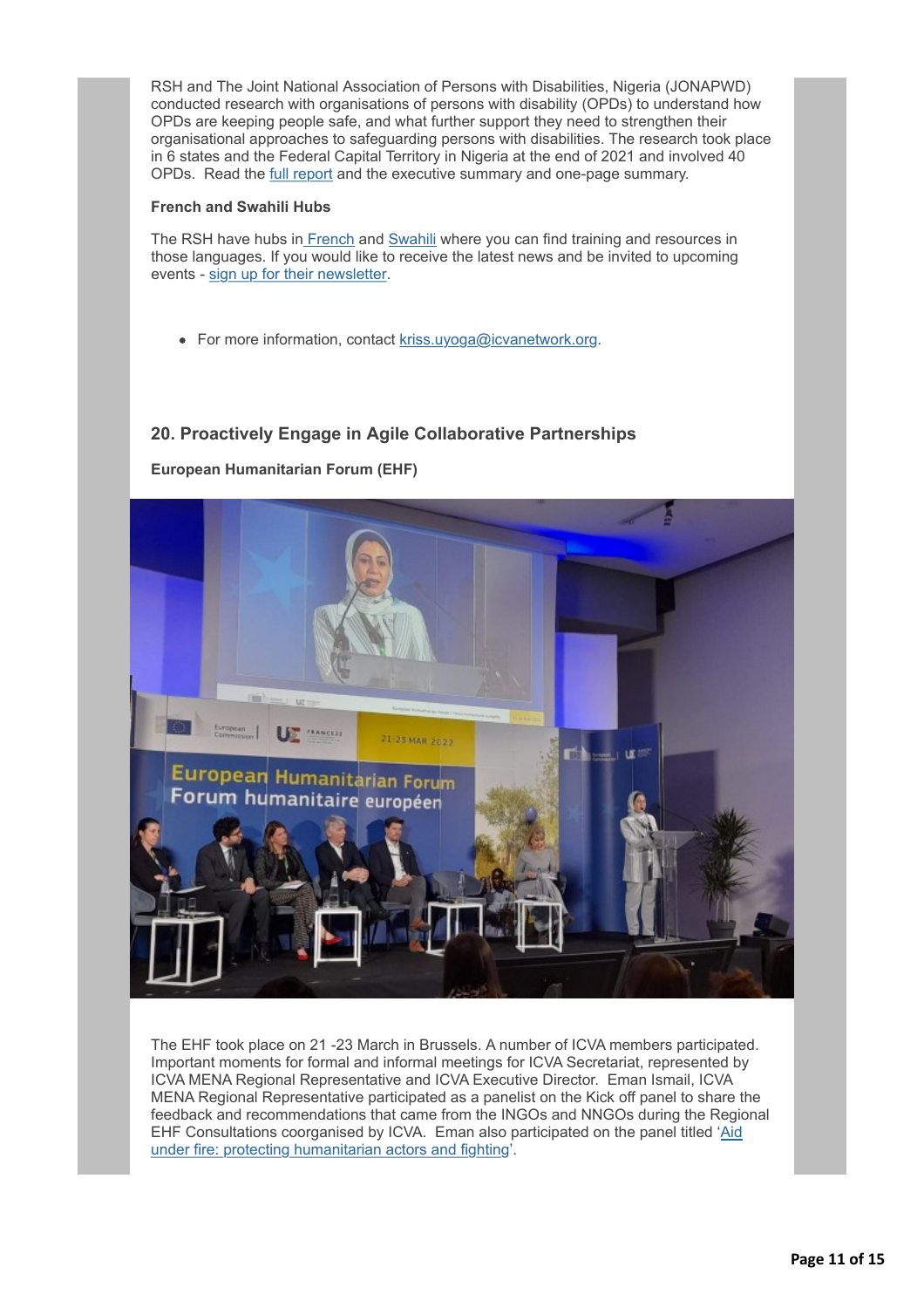Check out: main outcomes and documents linked to the various [forum sessions,](http://icvanetwork.org/civicrm/?civiwp=CiviCRM&q=civicrm/mailing/url&u=18302&qid=990688) recordings of the corresponding sessions and the NGO Joint [Statement](http://icvanetwork.org/civicrm/?civiwp=CiviCRM&q=civicrm/mailing/url&u=18323&qid=990688) ahead of the European Humanitarian Forum **on the Impact of Counterterrorism Measures and Sanctions on Humanitarian Action.**

#### **World Economic Forum's Global Future Council (GFC) on the New Agenda for Fragility and Resilience**

ICVA Executive Director is member of the World Economic Forum's GFC on the New Agenda for Fragility and Resilience. Recent output of the GFC are [guidelines](http://icvanetwork.org/civicrm/?civiwp=CiviCRM&q=civicrm/mailing/url&u=18324&qid=990688) aimed at guiding public and private actors –at local, national and international levels on how to work in concert to better meet the needs of communities in crisis and to develop thriving and resilient economies.

#### **Partnerships with the European Philanthropy Sector**

Key partners from the European philanthropy sector launched 'Philanthropy for Ukraine' & 'NGOs for Ukraine' online portals. The initiative, led by Philea and supported in the early stage by ICVA, aims to better coordinate the efforts, initiatives and calls for donations from the European philanthropy sector and NGO community in Ukraine and neighbouring countries. Learn more about the [portals and the key partners behind them](http://icvanetwork.org/civicrm/?civiwp=CiviCRM&q=civicrm/mailing/url&u=18325&qid=990688).

## Region Specific

## **21. Africa**

#### **Incoming ICVA Representative for West and Central Africa**

We are delighted to announce that Ms. Adeline Benita has been appointed as the new ICVA Representative in Dakar, Senegal with a specific focus on humanitarian contexts in West and Central Africa. Adeline will take on her new position starting in May. She brings with her a wealth of experience in Humanitarian Aid in Africa, MENA and LAC with a specialisation in NGO coordination. She joins ICVA from her current position of Humanitarian NGO Forum Coordinator in Mali.

We would like to sincerely thank the group of ICVA members that have made these progresses possible by resourcing the specific program. Without them we would not be at this stage.

#### **Peer to Peer Support Mission to Mozambique**

In late February, ICVA supported participation of NGO representation in the Peer-to-Peer Support mission to Mozambique. The report from the mission has now been released and is available to ICVA members on request. Key recommendations focus on the involvement of NGOs in rapid response mechanisms and the establishment of a national NGO forum. ICVA has previously led exchanges, including with the Deputy Humanitarian Coordinator, on similar topics and the reinforcement of NGOs platforms has been discussed with members, and we look forward to seeing the recommendations taken forward in the coming period.

#### **CAR Briefing**

ICVA has organised an exchange with Denise Brow, DSRSG/RC/HC for the Central African Republic and Members NGOs. The well-attended hybrid meeting, touched on issues related to access, funding and the potential impact of the Ukrainian crisis on non-State actors operating there.

#### **DRC Briefing**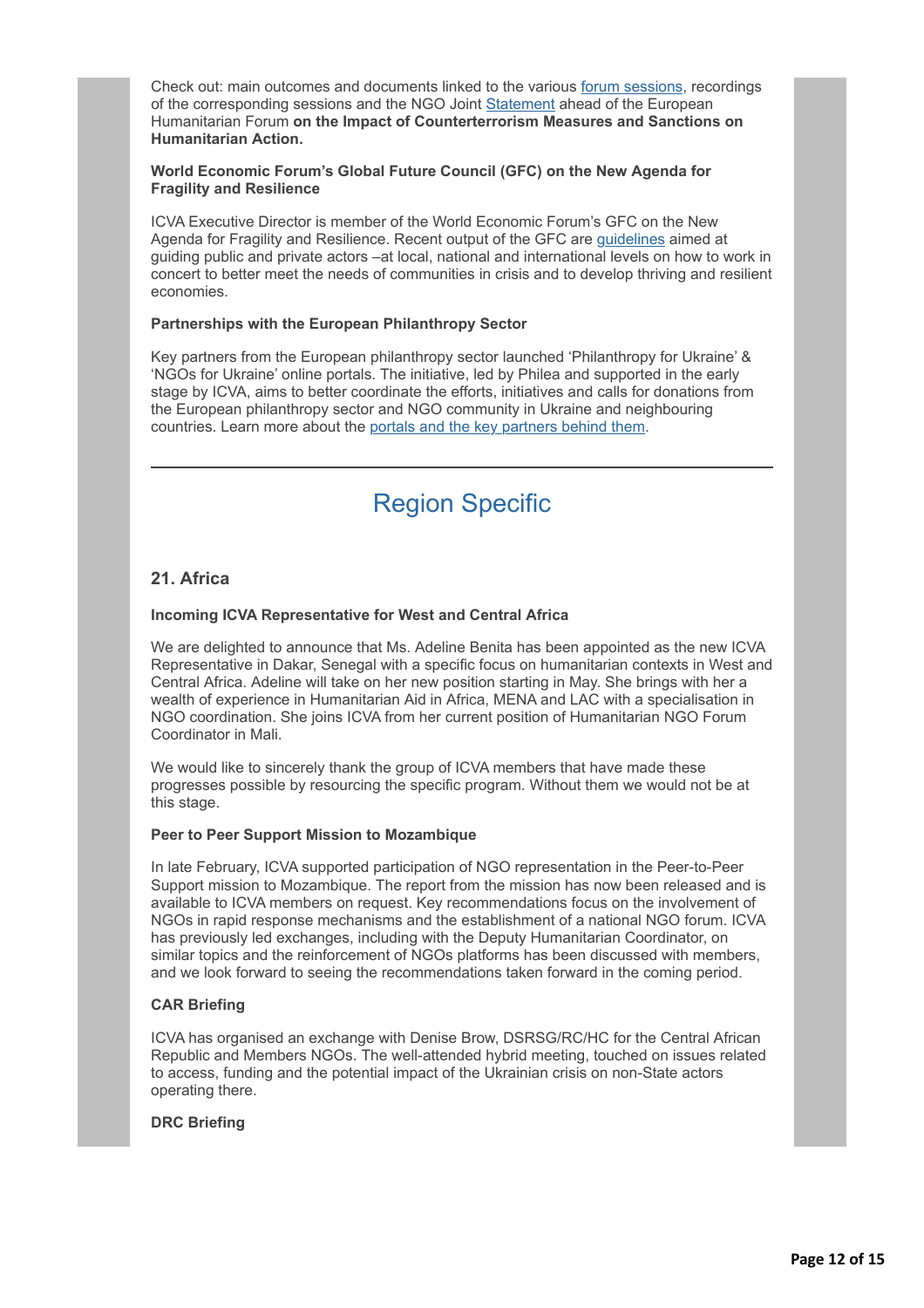ICVA has facilitated an exchange on operations in DRC with the DHC, Suzanna Tkalec. Among the topics covered are the concerns around adequate funding and increasing bureaucratic and administrative impediments that are particularly affecting NGOs' ability to operate. Participants agreed to collaborate towards the consolidation of the revised humanitarian architecture – roughly outlined during the 2021 P2P mission and now being honed by the HCT, as well as the decentralisation of the pooled funds and increasing National NGO access to the HCT.

• For more information or to be included in the ICVA Africa Working Group List, please connect with [marco.rotelli@icvanetwork.org](http://icvanetwork.org/civicrm/?civiwp=CiviCRM&q=civicrm/mailing/url&u=18311&qid=990688) or [addis.tesfa@icvanetwork.org](http://icvanetwork.org/civicrm/?civiwp=CiviCRM&q=civicrm/mailing/url&u=18326&qid=990688)

#### **Building a Better Response Training Program in Nairobi**

29 participants drawn from NGO fora secretariats, steering committees and members from Sudan, South Sudan, Somalia and Ethiopia benefitted from a training on strengthening capacity for coordination in Humanitarian Response. This was the first training programme for the region, dedicated solely to nominations from the Fora and facilitated by ICVA. The training was organised by the Building a Better Response Program in collaboration with the Harvard Humanitarian Initiative. Regional Donors and OCHA were invited to meet and exchange with participant to enrich the training curriculum with direct experiences from the regional perspective.

For further details please contact: Maxine Clayton, [advocacysupport@icvanetwork.org](http://icvanetwork.org/civicrm/?civiwp=CiviCRM&q=civicrm/mailing/url&u=18296&qid=990688)

## **22. Asia and the Pacific**

#### **NGO Discussions on the Evolving Afghanistan Humanitarian Crisis**

In the lead up to the Afghanistan pledging conference on  $31<sup>st</sup>$  March, ICVA convened two events, one for members and one with donors, UN and policymakers on the evolving situation. Both events were an opportunity to highlight how NGOs are delivering amidst very challenging circumstances and what support is needed from the international community at regional and global level. The virtual event, "*Afghanistan- The evolving humanitarian situation since August 2021",* included a panel involving National and INGO representatives discussing findings from three recent reports released by [ICVA,](http://icvanetwork.org/civicrm/?civiwp=CiviCRM&q=civicrm/mailing/url&u=18327&qid=990688) [ACBAR](http://icvanetwork.org/civicrm/?civiwp=CiviCRM&q=civicrm/mailing/url&u=18328&qid=990688) and [NRC](http://icvanetwork.org/civicrm/?civiwp=CiviCRM&q=civicrm/mailing/url&u=18329&qid=990688) on the challenges posed by the changing humanitarian context and recommendations on how to engage constructively on the way forward. It was attended by donor agencies (FCDO, EU, DFAT, USAID, etc.), permanent representatives and policy level heads, UN agencies (UNDP, OCHA, IOM, UNHCR, UNICEF, WFP, etc.), and NGOs with representation from the country to HQ level. Based on these discussions and input from Members, ICVA Chair, Jane Backhurst provided a statement from the floor at the Afghanistan Pledging conference. Check the full statement on our [website](http://icvanetwork.org/civicrm/?civiwp=CiviCRM&q=civicrm/mailing/url&u=18330&qid=990688) and [social media.](http://icvanetwork.org/civicrm/?civiwp=CiviCRM&q=civicrm/mailing/url&u=18331&qid=990688)

In addition, ICVA's Asia Pacific regional representative attended an informal regional discussion on the UN Secretary-General's **draft action agenda on internal displacement** on 29<sup>th</sup> March to highlight the issues and drivers concerning displacement in the Asia region.

For more information about ICVA's work in Asia and Pacific, contact Keya Saha-Chaudhury, [keya.sahachaudhury@icvanetwork.org.](http://icvanetwork.org/civicrm/?civiwp=CiviCRM&q=civicrm/mailing/url&u=18332&qid=990688)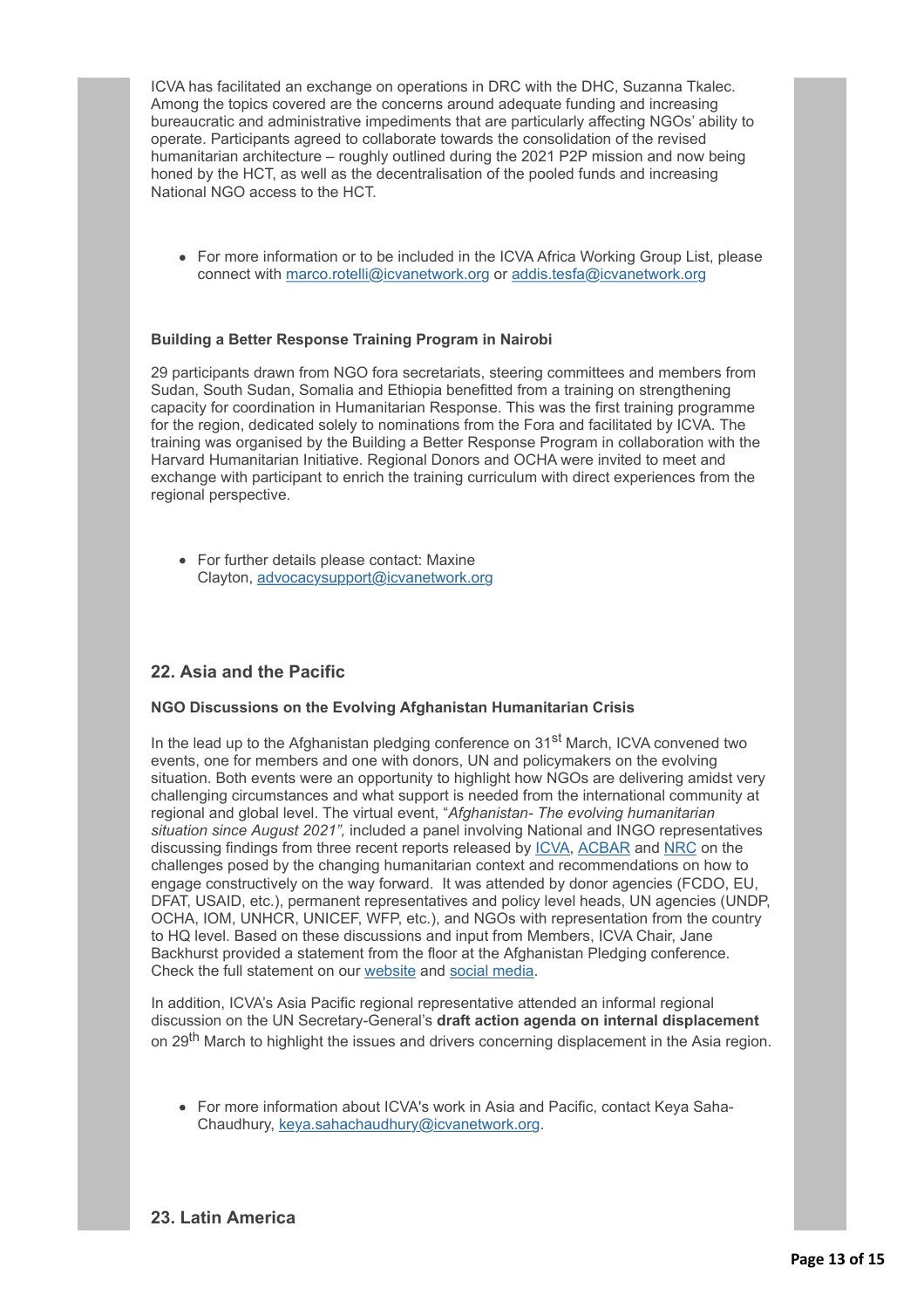• For more information or to be included in the ICVA Latam Mailing List, please connect with [lina.gomez@icvanetwork.org.](http://icvanetwork.org/civicrm/?civiwp=CiviCRM&q=civicrm/mailing/url&u=18333&qid=990688)

## **24. MENA**

#### **Resource Safeguarding Hub - MENA**

In March 2022, a three-day interactive training entitled, "A Safeguarding Journey" targeting local actors in three different locations, Syria, Yemen, and Jordan took place. The purpose of the training was to improve the knowledge and understanding of local actors in safeguarding and the various approaches. Participants included 15 local actors in Syria, 12 in Jordan, and 15 in Yemen representing a total of 42 local organisations. They gained insight on the meaning and definitions of safeguarding, the role and expectations of the local organisations, the approaches to safeguarding, as well as the role and responsibilities of the individuals within an organization. Tools in Arabic were provided. After completion of the training, the 42 organisations will benefit from six months of coaching and mentorship to support them meet safeguarding requirements.

#### **Yemen Pledging Conference Financial Announcements 2022**

The Yemen Pledging Conference took place on 16 March 16<sup>th</sup>, 2022. Thirty-six donors [pledged nearly \\$1.3 billion for humanitarian response in Yemen. Check the financial](http://icvanetwork.org/civicrm/?civiwp=CiviCRM&q=civicrm/mailing/url&u=18334&qid=990688) announcements and reactions from co-hosts.

#### **Yemen Collective Action Meeting**

ICVA secretariat team in MENA and Geneva organised a member's discussion to jointly analyse key access challenges and for members to share their influencing and advocacy engagements, identify gaps and engagement opportunities, and set priority actions for collective action. Discussions also touched on the significant access issues, the importance of ongoing dialogue with authorities and a key strategy of national NGOs to gain acceptance and access, and the Importance of ensuring coherence among NGOs when dealing with different stakeholders and advocacy targets. For more details about this discussion and follow up, please contact ICVA MENA team.

For more information or to be included in the ICVA MENA Mailing List, please connect with [eman.ismail@icvanetwork.org](http://icvanetwork.org/civicrm/?civiwp=CiviCRM&q=civicrm/mailing/url&u=18310&qid=990688) or [stephanie.yousef@icvanetwork.org](http://icvanetwork.org/civicrm/?civiwp=CiviCRM&q=civicrm/mailing/url&u=18335&qid=990688)

## Learning Opportunities

#### **25. Course: Cash and Voucher Assistance in Humanitarian Crises: What Works? 6-17 June 2022**

This [course](http://icvanetwork.org/civicrm/?civiwp=CiviCRM&q=civicrm/mailing/url&u=18336&qid=990688) by [Geneva Centre of Humanitarian Studies](http://icvanetwork.org/civicrm/?civiwp=CiviCRM&q=civicrm/mailing/url&u=18337&qid=990688) aims to build students' practical skills to design, implement and monitor projects using Cash and Voucher Assistance as well as build their critical and reflexive skills on the topic of cash and voucher assistance. Register now.

#### **26. Partnership Brokers Training for Humanitarians in Geneva, 17 -20 May 2022**

The Partnership Brokers Association and Impact17 will conduct a 4-day course providing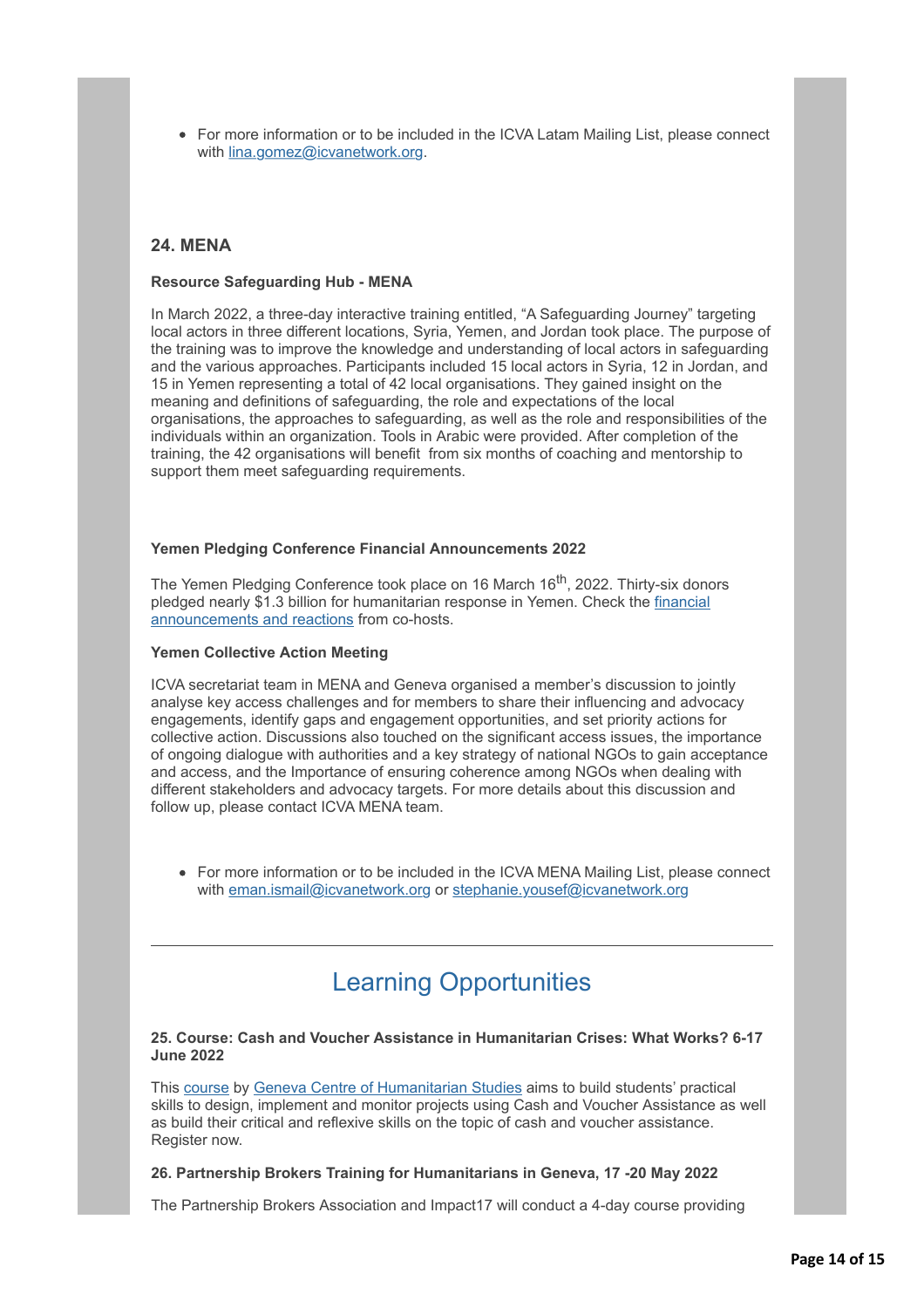people working in and on humanitarian partnerships with frameworks, insights, techniques and skills that are essential competencies for fulfilling organisations' humanitarian mandates. Find more information about the [course](http://icvanetwork.org/civicrm/?civiwp=CiviCRM&q=civicrm/mailing/url&u=18338&qid=990688) and how to [apply.](http://icvanetwork.org/civicrm/?civiwp=CiviCRM&q=civicrm/mailing/url&u=18339&qid=990688)

## New and Noteworthy

**27. ICVA Executive Director, Ignacio Packer**, highlights in a recent blog six [key priorities](http://icvanetwork.org/civicrm/?civiwp=CiviCRM&q=civicrm/mailing/url&u=18340&qid=990688) on working in response to the Ukrainian crisis. They include supporting an adaptive approach to planning, funding and implementation as well as anticipating that the situation will lead to a large-scale protracted displacement and refugee crisis

**28. Leading Well: Aid Leader Perspectives on Staff well-being and Organisational Culture**

This [paper](http://icvanetwork.org/civicrm/?civiwp=CiviCRM&q=civicrm/mailing/url&u=18341&qid=990688) by ICVA and CHS Alliance adds to the ongoing discussion on staff well-being in the humanitarian space and provokes necessary discussion on how we can evolve as individuals, organisations, and a system trying to meet the needs of people in crisis.

#### **29. Research Opportunity!**

The call for evidence-based practice in humanitarian action and development is increasing but is it helping or hindering the strengthening of local action and actors? How can we improve on how evidence is defined and applied? Please share your thoughts and participate in a short interview as part of this research project, led by RMIT University, Australia, on the impact of evidence in aid. Contact: [julia.hartelius@student.rmit.edu.au](http://icvanetwork.org/civicrm/?civiwp=CiviCRM&q=civicrm/mailing/url&u=18342&qid=990688).

## Agenda

**April 26:** ICVA workshop on COVID-19 vaccines for vulnerable populations in humanitarian and fragile contexts. Contact [coordination@icvanetwork.org](http://icvanetwork.org/civicrm/?civiwp=CiviCRM&q=civicrm/mailing/url&u=18298&qid=990688) to register

**May 2-20:** Registrations are open for the 8<sup>th</sup> [Humanitarian Networks and Partnerships](http://icvanetwork.org/civicrm/?civiwp=CiviCRM&q=civicrm/mailing/url&u=18343&qid=990688) Weeks (HNPW) 2022 **May 17-20:** International Migration Review Forum **May 18**: [ICVA @60 commemoration](http://icvanetwork.org/civicrm/?civiwp=CiviCRM&q=civicrm/mailing/url&u=18270&qid=990688) **May 25:** Humanitarian Summit and Pledging Conference, and Extraordinary Summit on terrorism and unconstitutional changes of regime in Africa

**June 7-10**: UNHCR Global Consultations with NGOs on Localization and Climate Action **June 20**: World Refugee Day **June 21**: UN Humanitarian Affairs Segment **June 28-30**: UNHCR 84th meeting of the Standing Committee **June TBD**: Grand Bargain Annual Meeting